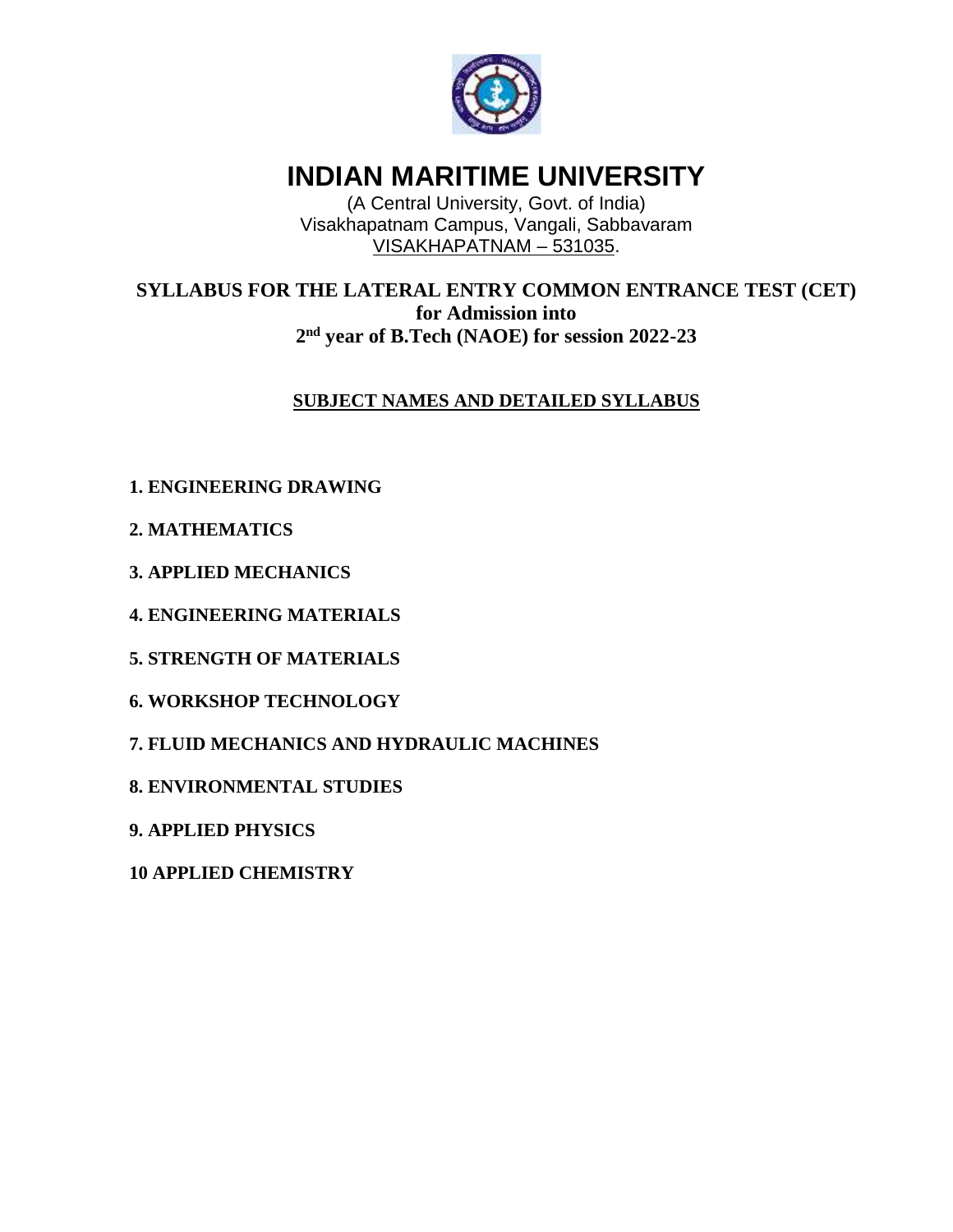# **1. ENGINEERING DRAWING**

1. Introduction to Engineering Drawing

1.1 Introduction to drawing instruments, materials, layout and sizes of drawing sheets and drawing boards.

1.2 Different types of lines in engineering drawing as per BIS specifications

1.3 Practice of vertical, horizontal and inclined lines, geometrical figures such as triangles, rectangles, circles, ellipses and curves, hexagonal, pentagon with the help of drawing instruments.

2. Dimensioning Technique

2.1 Necessity of dimensioning, method and principles of dimensioning

2.2 Dimensioning of overall sizes, circles, threaded holes, chamfered surfaces, angles, tapered surfaces, holes, equally spaced on P.C.D., counter sunk holes, counter bored holes, cylindrical parts, narrow spaces and gaps, radii, curves and arches

3**.** Scales

3.1 Scales –their needs and importance (theoretical instructions), type of scales, definition of R.F. and length of scale

3.2 Drawing of plain and diagonal scales

4. Orthographic Projections

4.1 Theory of orthographic projections

4.2 Projection of Points in different quadrant

4.3 Projection of Straight Line (1st and 3rd angle)

4.3.1. Line parallel to both the planes

4.3.2. Line perpendicular to any one of the reference plane

4.3.3. Line inclined to any one of the reference plane.

4.4 Projection of Plane – Different lamina like square, rectangular, triangular and circle inclined to one plane, parallel and perpendicular to another plane in  $1<sup>st</sup>$  angle only

4.5 Three views of orthographic projection of different objects.

4.6 Identification of surfaces

5 Projection of Solid

5.1. Definition and salient features of Solid

5.2. Types of Solid (Polyhedron and Solid of revolution)

5.3 To make projections, sources, Top view, Front view and Side view of various types of Solid.

6. Sections

6.1 Importance and salient features

6.2 Drawing of full section, half section, partial or broken out sections, Offset sections, revolved sections and removed sections.

6.3 Convention sectional representation of various materials, conventional breaks for shafts, pipes, rectangular, square, angle, channel, rolled sections

6.4 Orthographic sectional views of different objects.

7. Isometric Views

7.1 Fundamentals of isometric projections and isometric scale.

7.2 Isometric views of combination of regular solids like cylinder, cone, cube and prism.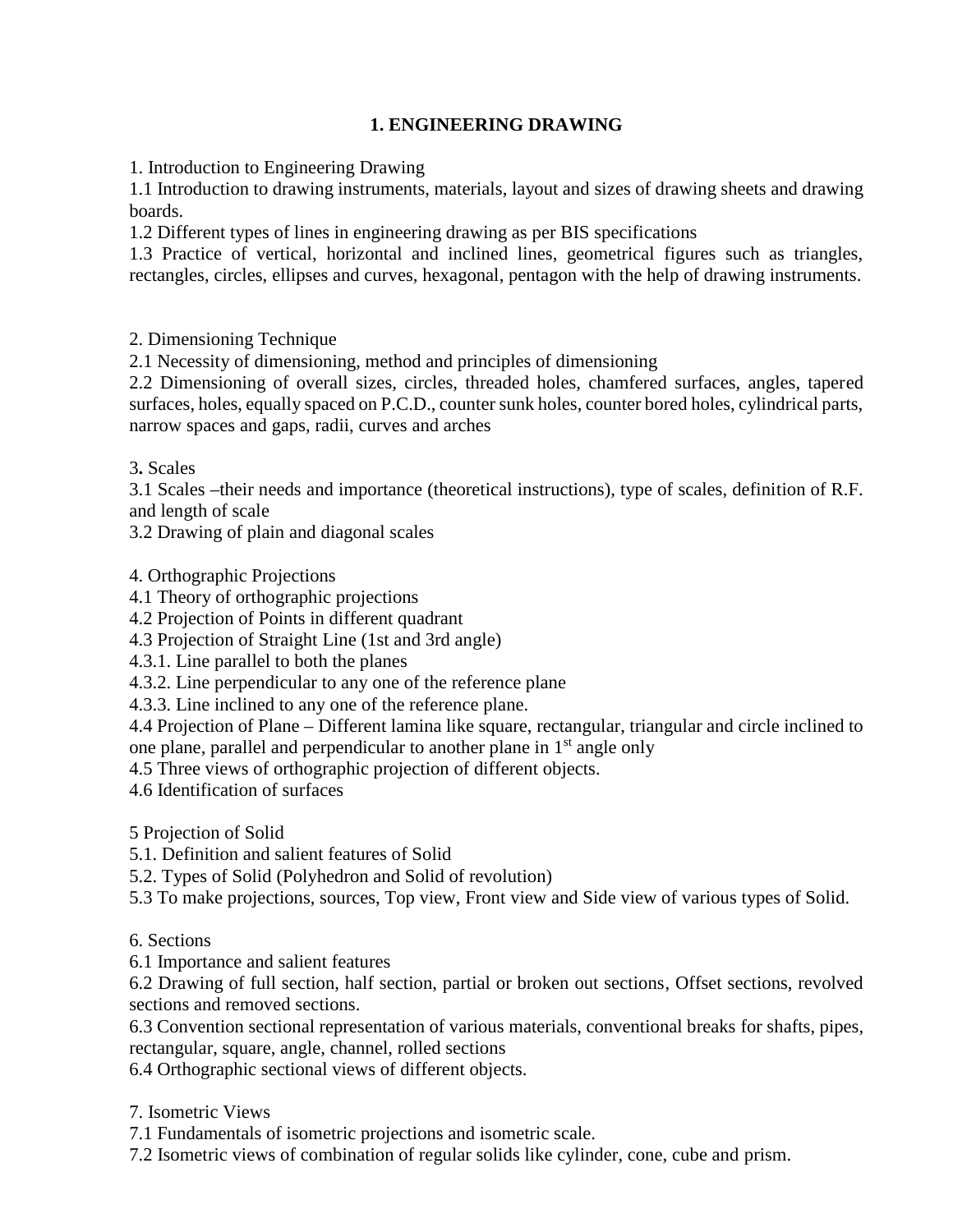8. Introduction to AutoCAD

Basic introduction and operational instructions of various commands in AutoCAD. At least two sheets on AutoCAD of cube, cuboid, cone, pyramid, truncated cone and pyramid, sphere and combination of above solids.

# **2. MATHEMATICS**

1. Algebra-1

1.1 Series: AP and GP; Sum, nth term, Mean

1.2 Binomial theorem for positive, negative and fractional index, Application of Binomial theorem.

1.3 Determinants: Elementary properties of determinant of order 2 and 3, Multiplication system of algebraic equation, Consistency of equation, Crammer's rule

2. Algebra-2

2.1 Vector algebra: Dot and Cross product, Scalar and vector triple product.

2.2 Complex numbers.

Complex numbers, Representation, Modulus and amplitude De Moivre theorem, its application in solving algebraic equations, Modulus function and its properties.

### 3. Trigonometry

3.1 Relation between sides and angles of a triangle: Statement of various formulae showing relationship between sides and angle of a triangle.

3.2 Inverse circular functions: Simple case only

#### 4. Differential Calculus – I

4.1 Functions, limits, continuity, - functions and their graphs, range and domain, elementary methods of finding limits (right and left), elementary test for continuity and differentiability. 4.2 Methods of finding derivative, Trigonometric functions, exponential function, Function of a function, Logarithmic differentiation, Differentiation of Inverse trigonometric function, Differentiation of implicit functions.

## 5. Differential Calculus - II

5.1 Higher order derivatives, Leibnitz theorem (without proof). Simple applications. 5.2 Application - Finding Tangents, Normal, Points of Maxima/Minima, Increasing/Decreasing functions, Rate, Measure, velocity, Acceleration, Errors and approximation.

6. Integral Calculus - I

Methods of Indefinite Integration:-

- 6.1 Integration by substitution.
- 6.2 Integration by rational function.
- 6.3 Integration by partial fraction.
- 6.4 Integration by parts.
- 6.5 Integration of special function

7. Integral Calculus - II:

7.1 Meaning and properties of definite integrals, Evaluation of definite integrals.

7.2 Application : Length of simple curves, Finding areas bounded by simple curves Volume of solids of revolution, centre of mean of plane areas.

7.3 Simpson's 1/3rd and Simpson's 3/8th rule and Trapezoidal Rule: their application in simple cases. Numerical solutions of algebraic equations; Bisections method, Regula-Falsi method,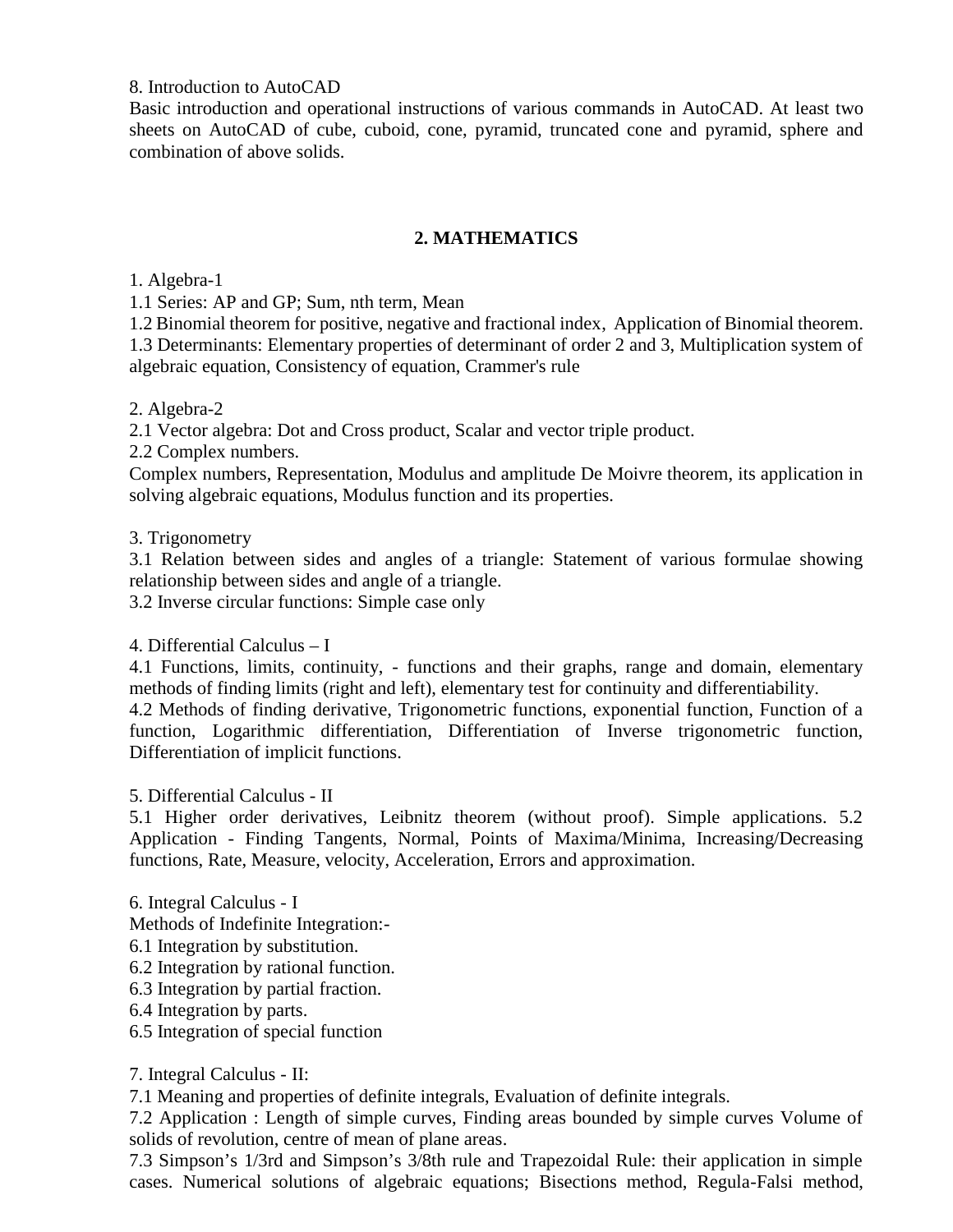Newton-Raphson's method (without proof), Numerical solutions of simultaneous equations; Gauss elimination method (without proof)

8. Co-ordinate Geometry (2 Dimension)

8.1 Circle, Equation of circle in standard form. Centre - Radius form, Diameter form.

9. Co-ordinate Geometry (3 Dimension)

9.1 Straight lines and planes in space, Distance between two points in space, direction cosine and direction ratios, finding equation of a straight line

# **3. APPLIED MECHANICS**

1. Introduction

1.1 Concept of engineering mechanics definition of mechanics, statics, dynamics, application of engineering mechanics in practical fields. Definition of Applied Mechanics.

1.2 Definition, basic quantities and derived quantities of basic units and derived units

1.3 Different systems of units (FPS, CGS, MKS and SI) and their conversion from one to another for density, force, pressure, work, power, velocity, acceleration

1.4 Concept of rigid body, scalar and vector quantities

2. Laws of forces

2.1 Definition of force, measurement of force in SI units, its representation, types of force: Point force/concentrated force & uniformly distributed force, effects of force and characteristics of a force

2.2 Different force systems (coplanar and non-coplanar), principle of transmissibility of forces, law of superposition

2.3 Composition and resolution of coplanar concurrent forces, resultant force, method of composition of forces, laws of forces, triangle law of forces, polygon law of forces - graphically, analytically, resolution of forces, resolving a force into two rectangular components

2.4 Free body diagram

2.5 Equilibrant force and its determination

2.6 Lami's theorem

2.7 Types of Load, supports, Beams - analysis for simply supported, cantilever beams

3. Moment

3.1 Concept of moment

- 3.2 Moment of a force and units of moment
- 3.3 Varignon's theorem (definition only)
- 3.4 Principle of moment and its applications
- 3.5 Parallel forces (like and unlike parallel force), calculating their resultant
- 3.6 Concept of couple, its properties and effects
- 3.7 General conditions of equilibrium of bodies under coplanar forces
- 3.8 Position of resultant force by moment

4. Friction

4.1 Definition and concept of friction, types of friction, force of friction

4.2 Laws of static friction, coefficient of friction, angle of friction, angle of repose, cone of friction 4.3 Equilibrium of a body lying on a horizontal plane, equilibrium of a body lying on a rough inclined plane.

4.4 Calculation of least force required to maintain equilibrium of a body on a rough inclined plane subjected to a force: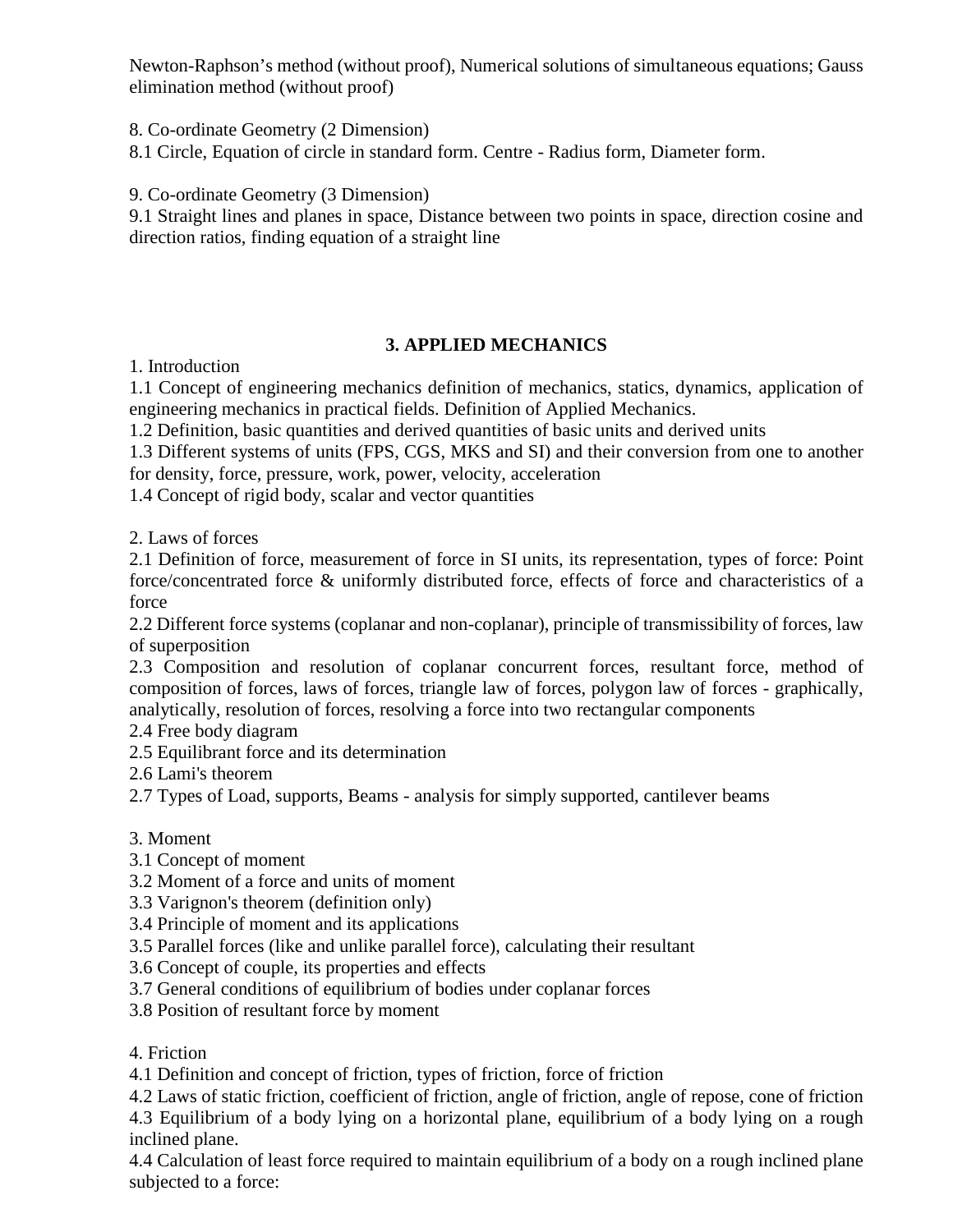a) Acting along the inclined plane horizontally

b) At some angle with the inclined plane

5. Centre of Gravity

5.1 Concept, definition of centroid of plain figures and centre of gravity of symmetrical solid bodies

5.2 Determination of centroid of plain and composite lamina using moment method only, centroid of bodies with removed portion

5.3 Determination of center of gravity of solid bodies - cone, cylinder, hemisphere and sphere; composite bodies and bodies with portion removed

6. Simple Machines

6.1. Definition of effort, velocity ratio, mechanical advantage and efficiency of a machine and their relationship, law of machines

6.2. Simple and compound machine

6.3. Definition of ideal machine, reversible and self-locking machine

6.4. Effort lost in friction, Load lost in friction, determination of maximum mechanical advantage and maximum efficiency

6.5. System of pulleys (first, second, third system of pulleys), determination of velocity ratio, mechanical advantage and efficiency

6.6. Working principle and application of wheel and axle, Weston's Differential Pulley Block, simple screw jack, worm and worm wheel, single and double winch crab.

Expression for their velocity ratio and field of their application

# **4. ENGINEERING MATERIALS**

1. Introduction

Material, History of Material Origin, Scope of Material Science, Overview of different engineering materials and applications, Classification of materials, Thermal, Chemical, Electrical, Mechanical properties of various materials, Present and future needs of materials, Overview of Biomaterials and semi-conducting materials, various issues of Material Usage-Economical, Environment and Social.

2**.** Crystallography

Fundamentals: Crystal, Unit Cell, Space Lattice, Arrangement of atoms in Simple Cubic Crystals, BCC, FCC and HCP Crystals, Number of atoms per unit Cell, Atomic Packing Factor. Deformation: Overview of deformation behavior and its mechanism, behavior of material under load control and strain control.

Failure Mechanisms: Overview of failure modes, fracture, fatigue and creep.

3. Metals and Alloys

Ferrous Materials: Different iron ores, Raw materials in production of iron and steel.

Basic process of iron-making and steel-making, Classification of iron and steel.

Cast Iron: Different types of Cast Iron, manufacture and their use. Classification of Grey cast iron and S.G. iron

Steels: Steels and alloy steel, Classification of plain carbon steels, Properties and usage of different types of Plain Carbon Steels, Effect of various alloys on properties of steel, Uses of alloy steels (high speed steel, stainless steel, spring steel, silicon steel)

Non Ferrous Materials: Properties and uses of Aluminum, Copper and Zinc and their alloys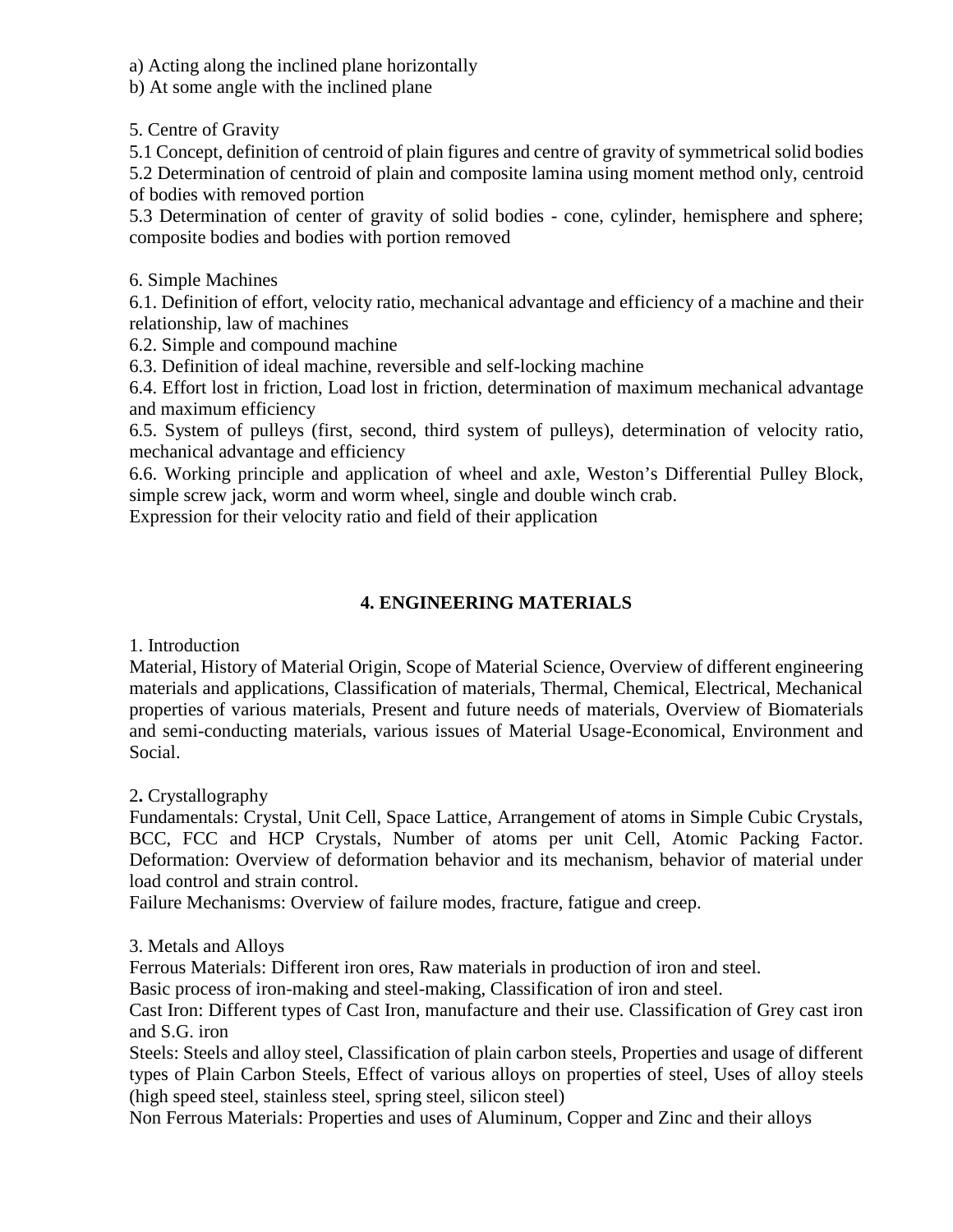4. Heat Treatment

Purpose of heat treatment, Solid solutions and its types, Formation and decomposition of Austenite, Martensitic Transformation – Simplified Transformation Cooling Curves.

Various heat treatment processes- hardening, tempering, annealing, normalizing, Case hardening and surface hardening and hardenability of steels, Selection of case carburizing and induction hardening steels.

#### 5. Plastics

Important sources of plastics, Classification-thermoplastic and thermoset and their uses, various trade names of plastics, Plastic coatings, food grade plastics. Applications of plastics in automobile and domestic use.

Rubber classification - Natural and synthetic. Selection of rubber

6. Advanced Materials

Composites-Classification, properties, applications Ceramics-Classification, properties, applications Adhesives – Classification, properties and applications Smart materials - properties and applications.

7. Miscellaneous Materials

Overview of Tool and Die materials, Materials for bearing metals, Materials for Nuclear Energy, Refractory materials.

8. Identification and Testing of Materials (Destructive and NDT)

Destructive testing: Stress testing, Harness testing

Non-destructive testing: Eddy-current, Magnetic-particle, Liquid penetration, radiographic, Ultrasonic and visual testing

## **5. STRENGTH OF MATERIALS**

1. Stresses and Strains

- 1.1. Basic assumptions; Concept of load, stress and strain
- 1.2. Tensile compressive and shear stresses and strains
- 1.3. Concept of Elasticity, Elastic limit and limit of proportionality.
- 1.3.1. Nominal and true stress-strain diagrams.

1.3.2 Hook's Law

- 1.3.3. Young Modulus of elasticity
- 1.3.4. Nominal stress
- 1.3.5. Yield point, plastic stage
- 1.3.6 Ultimate strength and breaking stress
- 1.3.7. Percentage elongation
- 1.3.8. Proof stress and working stress
- 1.3.9. Factor of safety
- 1.3.10 Poisson's Ratio
- 1.3.11 Shear modulus
- 1.3.12 Deflection and stiffness
- 1.4. Concepts of fatigue, creep and stress concentration
- 1.5. Thermal stresses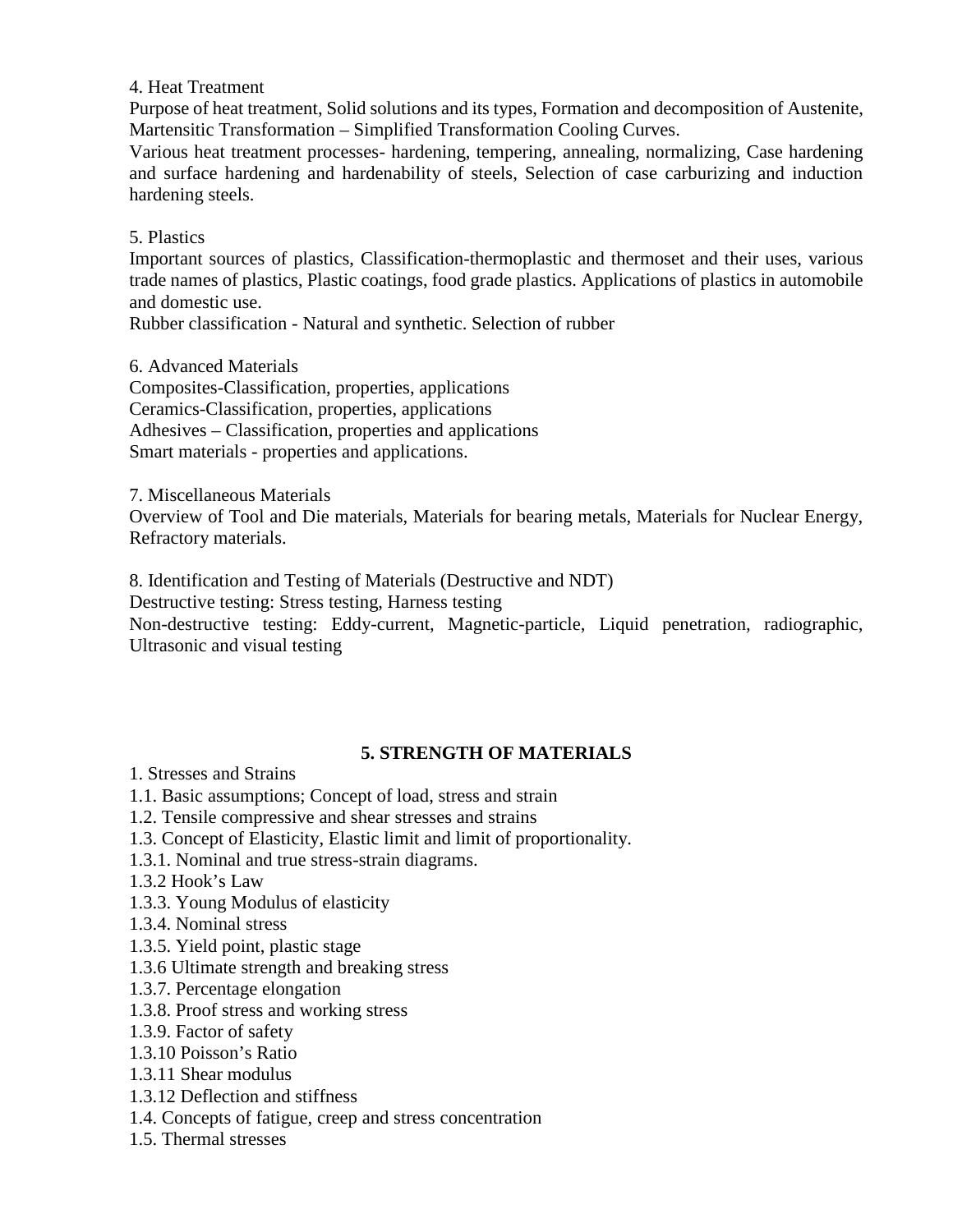2. Resilience

- 2.1 Resilience, proof resilience and modulus of resilience
- 2.2 Strain energy due to direct stresses
- 2.3 Stresses due to gradual, sudden and falling load.
- 3. Moment of Inertia
- 3.1. Concept of moment of inertia and second moment of area
- 3.2 Radius of gyration
- 3.3 Theorem of perpendicular axis and parallel axis (without derivation)
- 3.4 Second moment of area of common geometrical sections: Rectangle, Triangle, Circle; Second
- moment of area for L-section, T-section and I-section
- 3.5 Section modulus
- 4. Bending Stresses
- 4.1 Concept of Bending stresses
- 4.2. Theory of simple bending
- 4.3. Use of the equation  $/y = M/I = E/R$
- 4.4. Concept of moment of resistance
- 4.5. Bending stress diagram
- 4.6. Calculation of maximum bending stress in beams of rectangular, circular, and T-section.
- 4.7 Permissible bending stress Section modulus for rectangular, circular and symmetrical I-section.

### 5. Torsion

- 5.1. Concept of torsion- difference between torque and torsion.
- 5.2. Use of torque equation for circular shaft
- 5.3. Comparison between solid and hollow shaft with regard to their strength and weight.
- 5.4. Power transmitted by shaft
- 5.5 Concept of mean and maximum torque
- 5.6 Concept of Principal stresses, principal planes and maximum shear stress.
- 5.7 Determination of shaft diameter under combined bending and torsion.
- 6. Shear Force and Bending Moment
- 6.1 Concept of beam and form of loading
- 6.2 Concept of end supports-Roller, hinged and fixed
- 6.3 Concept of bending moment and shearing force

6.4 S.F. and B.M. Diagram for cantilever and simply supported beams with and without overhang subjected to concentrated load and U.D.L.

- 7*.* Columns
- 7.1. Concept of column, modes of failure
- 7.2. Types of columns
- 7.3. Buckling load, crushing load
- 7.4. Slenderness ratio
- 7.5. Factors effecting strength of a column
- 7.6 End restraints
- 7.7 Effective length
- 7.8 Strength of column by Euler Formula
- 7.9. Rankine-Gordon formula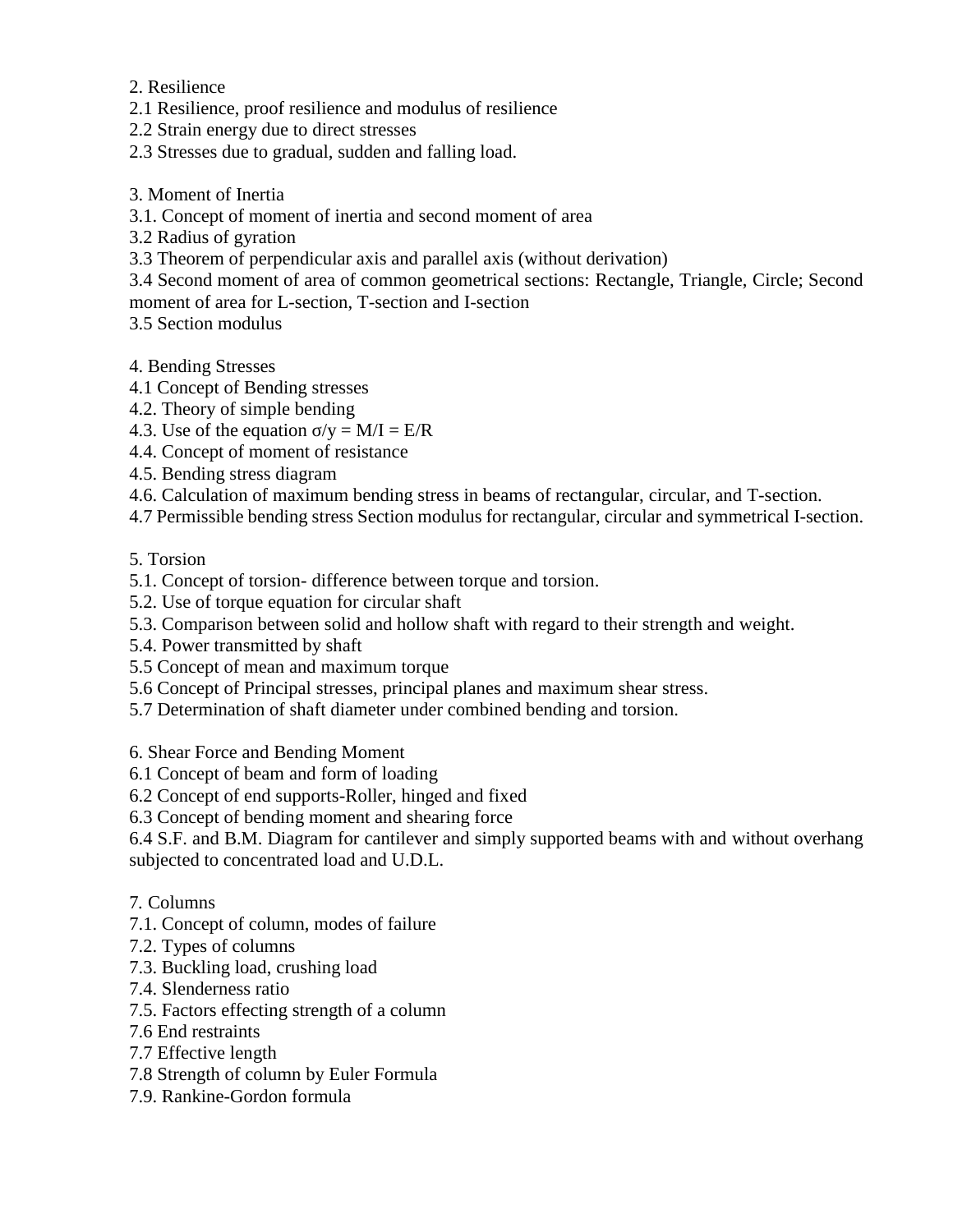8*.* Thin Cylinder and Spherical Shells

8.1 Introduction to longitudinal stresses, circumferential or hoop stresses and radial stresses

8.2 Longitudinal and circumferential stresses in thin cylinder

8.3 Longitudinal and circumferential stresses in thin Spherical shells

9. Slope and Deflections of Beams:

9.1 Definition of slope and deflection, sign convention. Circular bending. Calculation of maximum slope and deflection for the following standard cases by double integration or moment area method.

a) Cantilever having point load at the free end

b) Cantilever having point load at any point of the span

c) Cantilever with uniformly distributed load over the entire span

d) Cantilever having U.D.L. over part of the span from free end

e) Cantilever having U.D.L. over a part of span from fixed end

f) Simply supported beam with point load at centre of the span.

g) Simply supported beam with U.D. L. over entire span.

## **6. WORKSHOP TECHNOLOGY**

1. Welding

1.1 Welding Process

Principle of welding, Classification of welding processes, Advantages and limitations of welding, Industrial applications of welding, Welding positions and techniques, symbols. Safety precautions in welding.

1.2 Gas Welding

Principle of operation, Types of gas welding flames and their applications, Gas welding equipment - Gas welding torch, Oxy acetylene cutting torch, Blow pipe, Pressure regulators, Filler rods and fluxes

1.3 Arc Welding

Principle of operation, Arc welding machines and equipment, A.C. and D.C. arc welding, Effect of polarity, current regulation and voltage regulation, Electrodes: Classification, B.I.S. specification and selection, Flux for arc welding. Requirements of pre heating, post heating of electrodes and work piece. Welding defects and their testing methods.

1.4 Other Welding Processes

Resistance welding: Principle, advantages, limitations, working and applications of spot welding, seam welding, projection welding and percussion welding, Atomic hydrogen welding, Shielded metal arc welding, submerged arc welding, Welding distortion, welding defects, methods of controlling welding defects and inspection of welded joints. Welding defects and inspection. 1.5 Modern Welding Methods

Methods, Principle of operation, advantages, disadvantages and applications of Tungsten inert gas (TIG) welding, other welding process, Metal inert gas (MIG) welding, Thermit welding, Electro slag welding, Electron beam welding, Ultrasonic welding, Laser beam welding, Robotic welding

#### 2. Pattern Making

Types of pattern, Pattern material, Pattern allowances, Pattern codes as per B.I.S., Introduction to cores, core boxes and core materials, Core making procedure, Core prints, positioning of cores.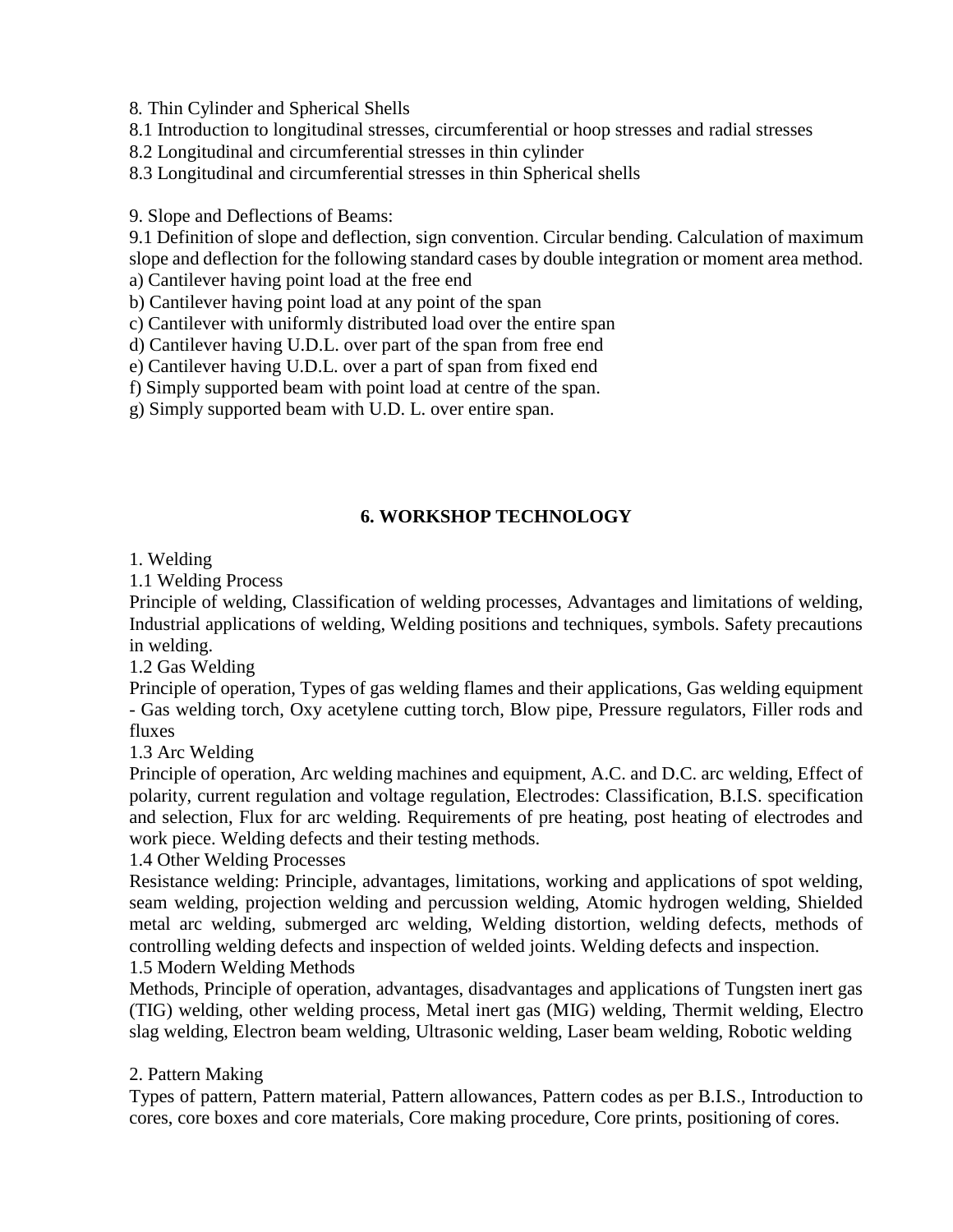3. Moulding and Casting

3.1 Moulding Sand

Properties of moulding sand, their impact and control of properties viz. permeability, refractoriness, adhesiveness, cohesiveness, strength, flow ability, collapsibility, various types of moulding sand, Testing of moulding sand. Safety precautions in foundry.

3.2 Mould Making

Types of moulds, Step involved in making a mould, Molding boxes, hand tools used for mould making, molding processes: Bench molding, floor molding, pit molding and machine molding, molding machines squeeze machine, jolt squeeze machine and sand slinger.

3.3 Casting Processes

Charging a furnace, melting and pouring both ferrous and non-ferrous metals, cleaning of castings, Principle, working and applications of Die casting: hot chamber and cold chamber, Investment and lost wax process, centrifugal casting.

3.4 Gating and Risering System

Elements of gating system, Pouring basin, sprue, runner, gates, Types of risers, location of risers, Directional solidification

3.5 Melting Furnaces

Construction and working of Pit furnace, Cupola furnace, Crucible furnace tilting type, Electric furnace

3.6 Casting Defects

Different types of casting defects, testing of defects: radiography, magnetic particle inspection and ultrasonic inspection.

4. Metal Farming Process

4.1 Press Working- Types of presses, type of dies, selection of press die, die material. Press Operations-Shearing, piercing trimming, punching, notching, shaving, gearing, embossing, stamping.

4.2 Forging- Open die forging, closed die gorging, Press forging, upset forging, swaging, up setters, roll forging, cold and hot forging.

4.3 Rolling- Elementary theory of rolling, Types of rolling mills, Thread rolling, roll passes, Rolling defects and remedies.

4.4 Extrusion and Drawing- Type of extrusion- Hot and Cold, Direct and indirect, pipe drawing, tube drawing, wire drawing.

5. Plastic Processing

5.1 Industrial use of plastics, situation where used.

5.2 Injection moulding-principle, working of injection moulding machine.

5.3 Compression moulding-principle, and working of compression moulding machine.

5.4 Potential and limitations in the use of plastics

# **7. FLUID MECHANICS AND HYDRAULIC MACHINES**

1. Introduction

1.1 Fluids: Real and ideal fluids

1.2 Fluid Mechanics, Hydrostatics, Hydrodynamics, Hydraulics

2. Properties of Fluids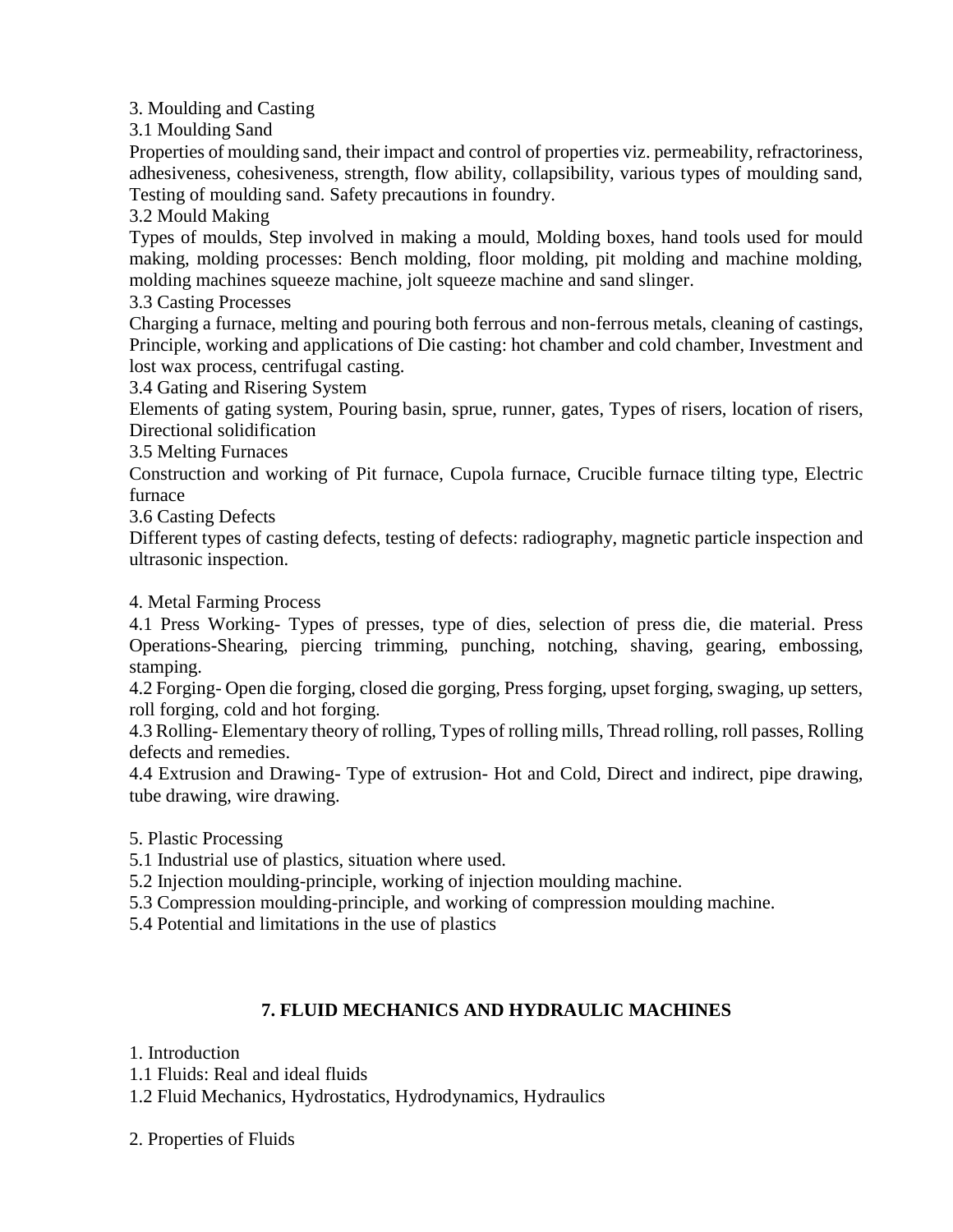2.1 Mass density, specific weight, specific gravity, viscosity, surface tension, cohesion, adhesion and, capillarity, vapour pressure and compressibility. Newton's Law of viscosity, Newtonian and Non-Newtonian fluids.

3. Hydrostatic Pressure

3.1 Pressure, intensity of pressure, pressure head, Pascal's law and its applications.

3.2 Total pressure, resultant pressure, and centre of pressure.

3.3 Total pressure and centre of pressure on horizontal, vertical and inclined plane surfaces of rectangular, triangular, trapezoidal shapes and circular, Pressure on curved surfaces

4. Measurement of Pressure

4.1 Atmospheric pressure, gauge pressure, vacuum pressure and absolute pressure. 4.2 Piezometer, simple manometer and differential manometer, micro-manometers, Bourdon gauge and dead weight pressure gauge.

5. Fundamentals of Fluid Flow

5.1 Types of Flow: Steady and unsteady flow, laminar and turbulent flow, uniform and non-uniform flow, stream line, stream tubes, streak line and path line.

5.2 Discharge and continuity equation (flow equation)

5.3 Types of hydraulic energy: Potential energy, kinetic energy, pressure energy

5.4 Bernoulli's theorem; statement and description.

6. Flow Measurements

Brief description with simple numerical problems of:

- 6.1 Venturimeter and orifice meter
- 6.2 Pitot tube
- 6.3 Orifices and mouthpieces
- 6.4 Current meters
- 6.5 Notches and weirs

7. Flow through Pipes

7.1 Definition of pipe flow; Reynolds number, laminar and turbulent flow- explained through Reynold's experiment

7.2 Critical velocity and velocity distributions in a pipe for laminar flow

7.3 Head loss in pipe lines due to friction, sudden expansion and sudden contraction, entrance, exit, obstruction and change of direction, siphons.

7.4 Hydraulic gradient line and total energy line.

7.5 Pipes in series and parallel

7.6 Water hammer phenomenon and its effects

8. Fundamentals of pumps and turbines

Reciprocating pump, centrifugal pumps, impulse and reaction turbines

## **8. ENVIRONMENTAL STUDIES**

1. Introduction

1.1 Basics of ecology, eco system - concept, and sustainable development, Resources - renewable and non-renewable.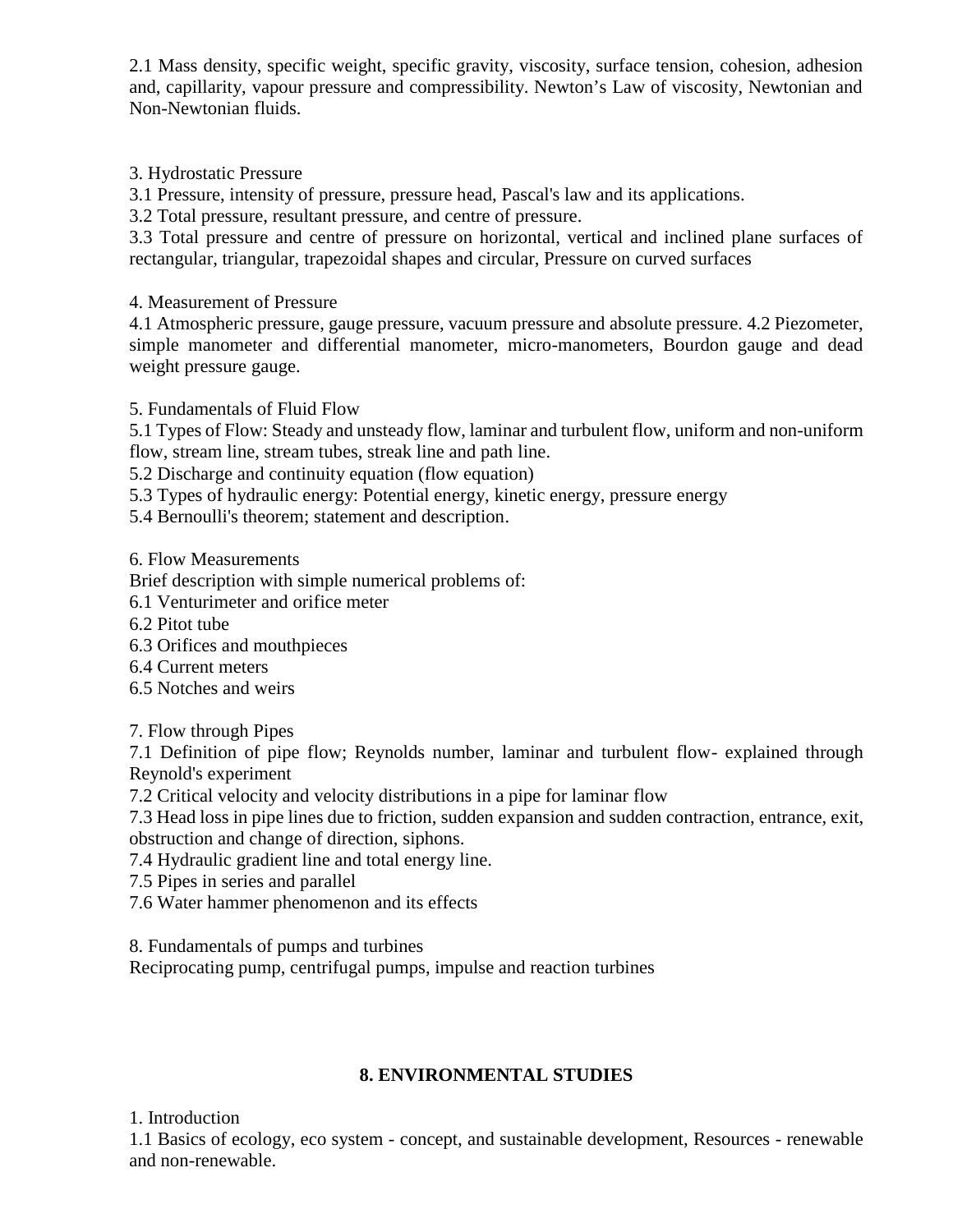### 2. Air Pollution

2.1 Source of air pollution. Effect of air pollution on human health, economy, plant, animals. Air pollution control methods.

### 3. Water Pollution

3.1 Impurities in water, Cause of water pollution, Source of water pollution. Effect of water pollution on human health, Concept of dissolved O2, BOD, COD. Prevention of water pollution- Water treatment processes, Sewage treatment. Water quality standard.

### 4. Soil Pollution

4.1 Sources of soil pollution

4.2 Types of Solid waste- House hold, Hospital, From Agriculture, Biomedical, Animal and human, excreta, sediments and E-waste

4.3 Effect of Solid waste

4.4 Disposal of Solid Waste- Solid Waste Management

#### 5. Noise pollution

Source of noise pollution, Unit of noise, Effect of noise pollution, Acceptable noise level, Different method of minimize noise pollution.

6. Environmental Legislation

Introduction to Water (Prevention and Control of Pollution) Act 1974, Introduction to Air (Prevention and Control of Pollution) Act 1981 and Environmental Protection Act 1986, Role and Function of State Pollution Control Board and National Green Tribunal (NGT), Environmental Impact Assessment (EIA).

7. Impact of Energy Usage on Environment

Global Warming, Green House Effect, Depletion of Ozone Layer, Acid Rain. Ecofriendly Material, Recycling of Material, Concept of Green Buildings.

## **9. APPLIED PHYSICS**

1. Heat and Thermodynamics

1.1 Difference between heat and temperature

1.2 Modes of transfer of heat (Conduction, convection and radiation)

1.3 Different scales of temperature and their relationship

1.4 Expansion of solids, liquids and gases, coefficient of linear, surface and cubical expansions and relation amongst them

1.5 Heat conduction in a metal rod, Temperature gradient, Concept of Co-efficient of thermal conductivity, Uses and effects of Heat conduction in daily life.

1.6 Isothermal and Adiabatic process

1.7 Zeroth, First and second law of thermodynamics, Heat engine, Carnot cycle.

1.8 Fundamentals of refrigeration and air-conditioning.

2. Wave motion and its applications (12 periods)

2.1 Wave motion, transverse and longitudinal wave motion with examples, sound and light waves, relationship among wave velocity, frequency and wave length and its application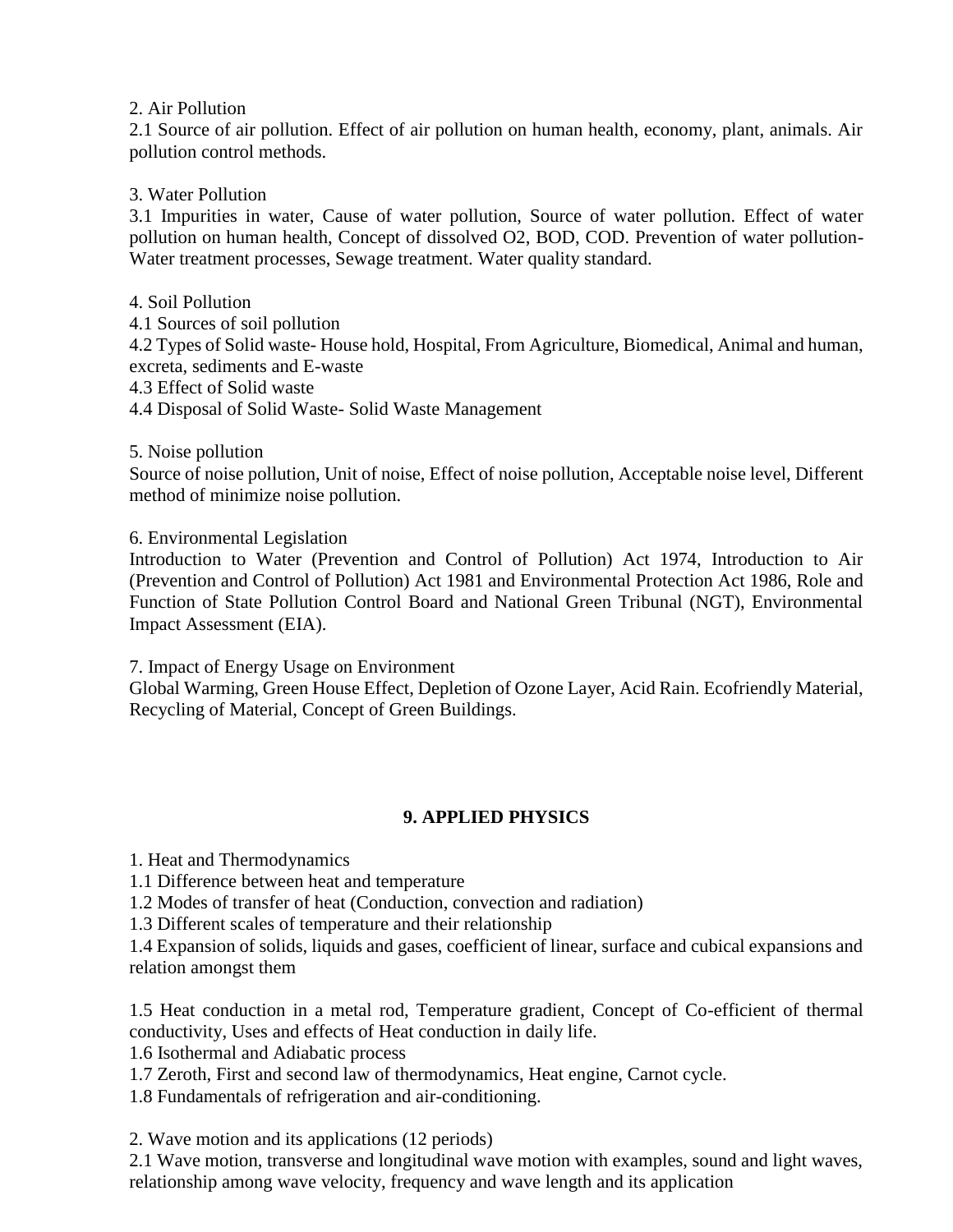2.2 Wave equation, phase, phase difference, principle of superposition of waves

2.3 Simple Harmonic Motion (SHM): definition and characteristic, expression for displacement, velocity, acceleration, time period, frequency in SHM, Energy of a body executing SHM, simple pendulum, concept of simple harmonic progressive wave 2.4 Free, Damped and forced oscillations, Resonance with examples, Q-factor

2.5 Definition of pitch, loudness, quality and intensity of sound waves, intensity level, Echo and reverberation, Sabine formula for reverberation time, coefficient of absorption of sound, methods to control reverberation time and their applications, Acoustics of building defects and remedy.

2.6 Ultrasonics –production, detection, properties and applications in engineering and medical applications

# **10. APPLIED CHEMISTRY**

1. Fuels and Lubricants

1.1 Definition of fuel, classification of fuels, characteristics of good fuel, relative merits of gaseous, liquid and solid fuels

1.2 Calorific value-higher calorific value, lower calorific value, determination of calorific value of solid or liquid fuel using Bomb calorimeter

1.3 Coal - types of coal and proximate analysis of coal

1.4 Fuel rating – Octane number and Cetane number, fuel-structural influence on Octane and Cetane numbers

1.5 Gaseous fuels – chemical composition, calorific value and applications of natural gas (CNG), LPG, producer gas, water gas and biogas.

1.6 Elementary idea on – hydrogen as future fuels, nuclear fuels.

1.7 Lubricants: Definition and properties, mechanism, industrial application and its function in bearings.

1.8 Synthetic lubricants and cutting fluids.

2. Water

2.1 water resources on Earth

2.2 Classification of water – soft water and hard water, action of soap on hard water, types of hardness, causes of hardness, units of hardness – mg per liter and parts per million (ppm), pH and buffer solutions and their applications.

2.3 Disadvantages caused by the use of hard water in domestic and boiler feed water, priming and foaming and caustic embrittlement in boilers.

2.4 Removal of hardness -Permutit process and Ion-exchange process.

2.5 Physico-Chemical methods for Water Quality Testing

a) Determination of pH using pH meter, total dissolved solids (TDS)

b) Testing and Estimation of- alkalinity, indicator their types and application total hardness by EDTA method and O' Hener's Method.

c) Understanding of Indian Water Quality standards as per WHO

2.6 Natural water sterilization by chlorine and UV radiation and reverse osmosis.

2.7 Municipality waste water treatment. Definition of BOD and COD.

3. Electrochemistry

Redox Reaction, Electrode Potential, Nernst equation, Electrochemical cell (Galvanic and Electrolytes); Nernst equation.

4. Corrosion and its Control